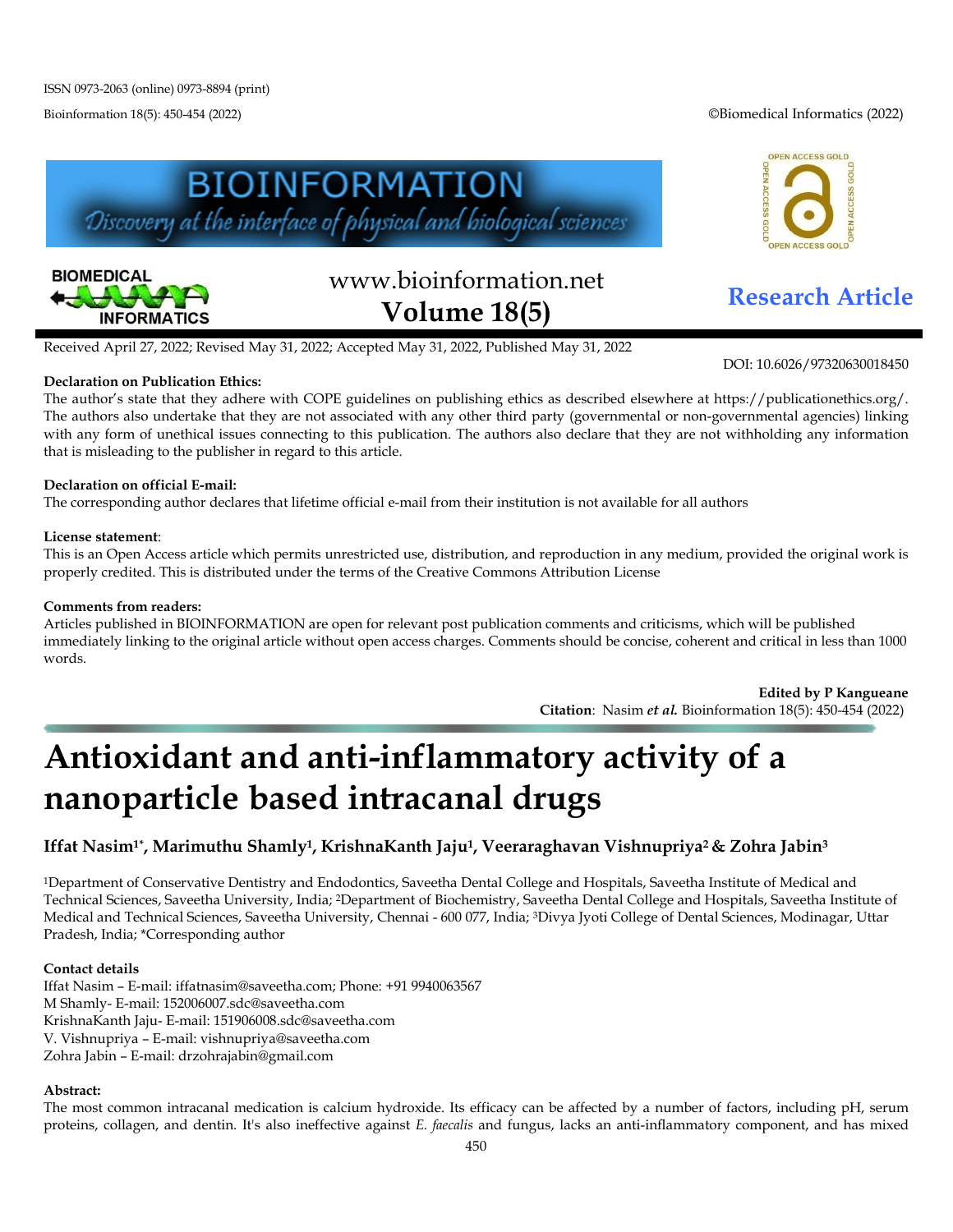reviews when it comes to pain relief. Natural alternatives to synthetic intracanal medication are being researched at the moment. We evaluated the antioxidant and anti-inflammatory activity of green synthesized silver nanoparticle based intracanal medicaments. Silver nanoparticles integrated into calcium hydroxide and graphene oxide nanoparticles were the experimental groups and Calcium hydroxide served as the control. Antioxidant activity was determined using the DPPH and Nitric oxide assays, while anti-inflammatory activity was determined using the protein denaturation and Xanthine Oxidase Inhibition assays. Both experimental groups had higher antioxidant activity than the control group based on DPPH and Nitric oxide assays. Calcium hydroxide combined with silver nanoparticles demonstrated improved anti-inflammatory efficacy in a protein denaturation and Xanthine oxidase inhibition assay. Within the constraints of an in vitro study, it can be concluded that intracanal medicaments containing silver nanoparticles can be employed efficiently during root canal preparation. In comparison to standard calcium hydroxide-based intracanal medicaments, it has effective antioxidant and antiinflammatory effects.

**Keywords:** Antioxidant, anti-inflammatory, activity, nanoparticle, intracanal drugs

#### **Background:**

Intracanal medications are a key aspect of root canal therapy and are considered a fundamental part of the treatment. Interappointment antimicrobial medication works by preventing bacteria from multiplying and eliminating those that survive, as well as reducing pathogen infiltration as a result of micro leakage. The purpose of an intracanal dressing is to prevent microbial repopulation between the visits in multiple appointment root canal therapy **[1]**. In the treatment of cases with pulpal necrosis and apical periodontitis, the role of intracanal medicaments becomes more important and challenging. The research shows that even after chemo-mechanical preparation, most root canals retain live bacteria **[2]**. Because of the greater total time spent on the therapy, it is probable that utilizing intracanal medicaments will result in a more complete instrumentation **[3]**. Nanoparticles improve solubility, bonding, chemical activity, and antibacterial efficiency of intracanal medicaments by increasing their surface-to-volume ratio **[4]**. When utilized as an intracanal medicament, silver nanoparticles have been shown to be effective against bacteria and biofilms **[5]**. Antimicrobial activity of biosynthesized AgNPs against E. faecalis biofilm on root dentin is evident **[6]**. Graphene, an organic nanoparticle, is the thinnest substance and an allotrope of carbon. It has outstanding antibacterial properties **[7]**. Antioxidants may improve the binding of obturating materials to root canal dentin by allowing sealers to penetrate deeper into the dentinal tubules due to increased polymerisation **[8]**. It can repair root dentin damage caused by instrumentation and irrigation **[9]**. Most root canal patients have pain between sessions or after the treatment as a result of the underlying inflammation, which can be avoided by utilising anti-inflammatory medications **[10]**. Therefore, it is of interest to determine the antioxidant and anti-inflammatory property of green synthesized silver nanoparticle incorporated intracanal medicament.

#### **Material and Methods:**

Fresh leaves of *Andrographis paniculata* and *Ocimum sanctum* Linn were collected and dried for three days. After that, they were coarsely pulverized. 1g powdered *Andrographis paniculata* and 1g powdered *Ocimum sanctum* Linn leaves were weighed and dissolved in 200ml distilled water before being thoroughly blended. Using a heating mantle, it was then boiled for 5 minutes at 60-80°C. The supernatant of the boiling extract was filtered through Whatman No.1 filter paper and utilized.

#### **Preparation of silver nanoparticles:**

20 ml of pure plant extract was blended thoroughly into 180 ml of 1 mM silver nitrate solution. The solution was then kept in an orbital shaker to mix further. The color of the prepared solution gradually changed to dark brown as the visual changes were seen. This showed the synthesis of silver nanoparticles. To validate the synthesis of nanoparticles, the produced solution was analyzed using a UV Vis Spectrophotometer. The solution was then centrifuged for 10 minutes at 8000 rpm. After that, the solution was filtered through Whatman No. 1 filter paper.

#### **Preparation of Graphene oxide nanoparticles:**

In 100 mL of distilled water, 1.2g of graphite nano powder (Sisco Research Laboratories, Maharashtra, India) and 0.4 g of sodium hydroxide (MERCK, Mumbai, India.) were dissolved; to this, 100 mL of plant extract was added and thoroughly mixed. The solution was then maintained for additional mixing in an orbital shaker and magnetic stirrer with a heated plate. The color shift was recorded, and the development of nanoparticles was observed. The solution was then centrifuged for 10 minutes at 8000 rpm. After that, the solution was filtered through Whatman No. 1 filter paper. Successful synthesis of nanoparticles was done using UV Visible Spectrophotometer analysis, TEM Analysis, X-ray Diffraction and FTIR analysis. Antioxidant and anti inflammatory activity tests were performed on the nanoparticles that had been synthesized.

#### **Assessment of antioxidant activity:**

All chemicals and reagents used in this investigation were acquired from Sigma Chemicals Company, St. Louis, MO, USA, and Sisco Research Laboratories (SRL), Mumbai, India.

#### **DPPH free radical scavenging activity**

A 1.0 ml DPPH solution was added to 1.0 ml of each medicament at various concentrations (0.1, 0.2, 0.3, 0.4, and 0.5 mg/ml). The activity was measured at 517 nm after the combination was held at room temperature for 50 minutes. As a standard, the same amounts of ascorbic acid were utilized. The ability to scavenge the DPPH radical was determined and expressed as a percentage of inhibition.

#### **Nitric oxide radical scavenging activity**

2ml sodium nitro-prusside, 500l phosphate buffered saline (PBS), and 500l of different concentrations (0.1, 0.2, 0.3, 0.4, and 0.5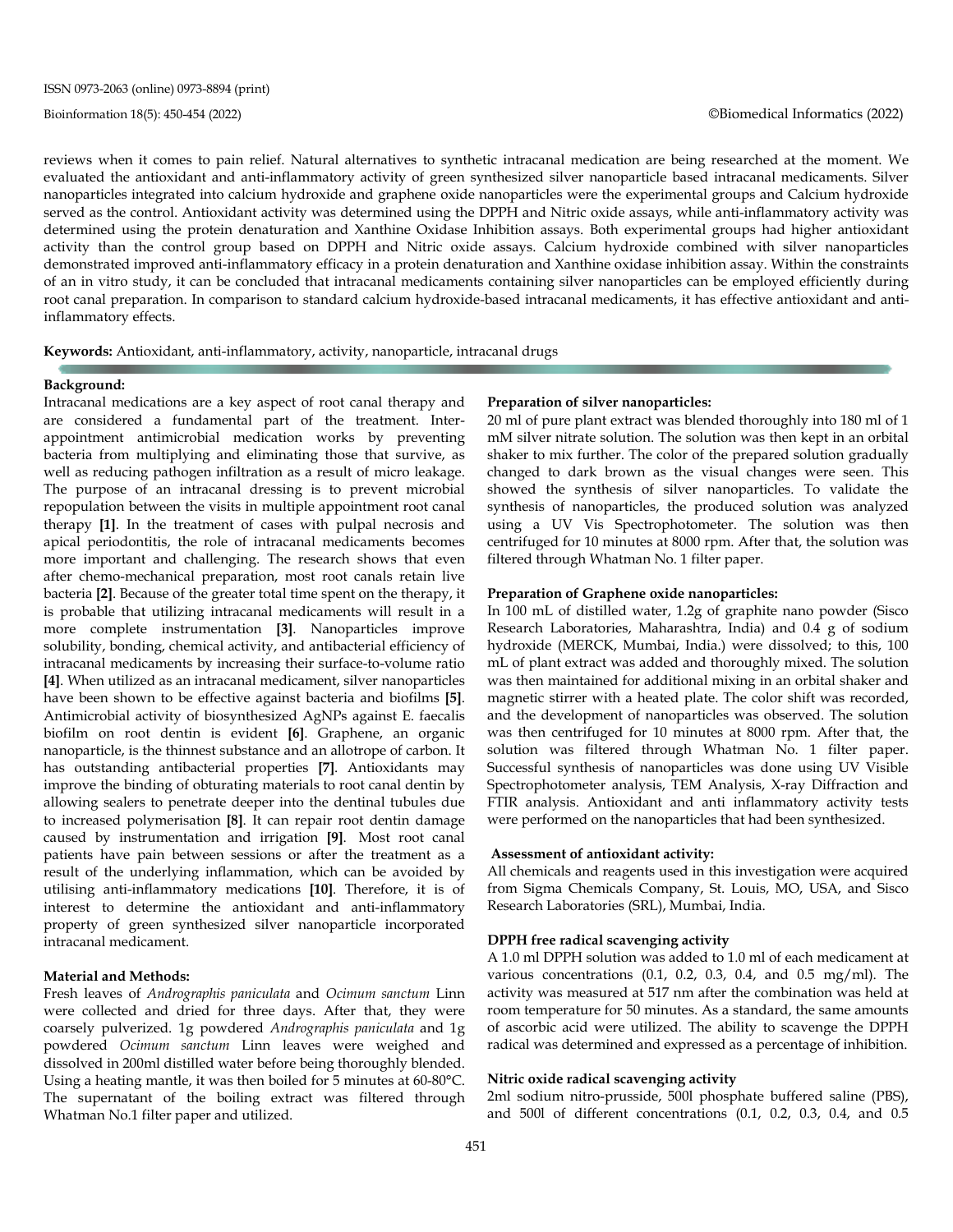mg/ml) of test drug were mixed in a total volume of 3ml reaction mixture and incubated for 1 hour 30 minutes at 25°C. Then, for complete diazotization, 500l of nitrite-containing reaction mixture was combined with 1 ml of sulfanilic acid and allowed to stand for 5 minutes. Then 1 mL of naphthyl ethylene diamine dihydrochloride was added, stirred, and set aside at 25°C for 30 minutes. In scattered light, a pink tinted chromophore forms. As a standard, the same amounts of ascorbic acid were utilized. At 550 nm, the activity was measured and the results were represented as a percentage of inhibition.

#### **Assessment of Anti inflammatory activity: Protein denaturation assay:**

In Tris Buffered Saline, a BSA solution  $(0.4$  percent,  $w/v$ ) was produced (one tablet is dissolved in 15 mL of deionized water to yield 0.05M Tris and 0.15M sodium chloride, pH 7.6 at 25 o C). Glacial acetic acid was used to alter the pH to 6.4. Each medicament with concentrations of 0.1mg/ml to 0.5mg/ml was added to test tubes containing 1 mL of 0.4 percent,  $w/v$  BSA buffer solution. In the same way, both negative (methanol) and positive (aspirin) controls were tested. Under laboratory conditions, the solutions were heated for 10 minutes in a water bath at 72°C and then cooled for 20 minutes. Using an air blank, the turbidity (level of protein precipitation) of the solutions was measured at 660 nm in a Hach Spectrophotometer. The studies were repeated twice, with the average absorbance values reported. On a percentage basis, the percentage blockage of precipitation (protein denaturation) was calculated.

\*% Anti-Denaturation Activity = Absorbance of control – Absorbance of sample x 100 Absorbance of control.

#### **Xanthine oxidase inhibitory activity**

Xanthine oxidase enzyme (Sigma Aldrich) was mixed with bovine milk, and then the enzyme was diluted in a solution to a concentration of 2 units/ml. To improve the solubility of the **Table 3:** Protein denaturation assay

| Concentration<br>(mg/ml) | <b>AgCaOH</b><br>(Percentage)  | AgGO<br>(Percentage)        | CaOH<br>(Percentage)                  |
|--------------------------|--------------------------------|-----------------------------|---------------------------------------|
|                          | Anti-Denaturation<br>Activity) | Anti-Denaturation Activity) | <b>Anti-Denaturation</b><br>Activity) |
| 0.1                      | 52                             | 25                          | 37.5                                  |
| 0.2                      | 67.5                           | 33                          | 52.5                                  |
| 0.3                      | 78                             | 48                          | 55.5                                  |
| 0.4                      | 82                             | 64.5                        | 74.5                                  |
| 0.5                      | 84                             | 76.5                        | 78.5                                  |
| Aspirin(Control)         | 94                             | 94                          | 94                                    |

**Table 4:** Xanthine oxidase assay

| Concentration         | AgCaOH         | AgGO           | CaOH           |
|-----------------------|----------------|----------------|----------------|
| (mg/ml)               | (Percentage    | (Percentage    | (Percentage)   |
|                       | of inhibition) | of inhibition) | of inhibition) |
| 0.1                   | 18             | 27             | 25             |
| 0.2                   | 26             | 37.5           | 33             |
| 0.3                   | 47             | 51             | 48             |
| 0.4                   | 75.5           | 65             | 64.5           |
| 0.5                   | 80.0           | 68.5           | 70.5           |
| Allopurinol (Control) | 94             | 92             | 94             |

xanthine substrate solution, 5 drops of 1.0 M NaOH were added, followed by the production of a 1 mM xanthine solution. The drugs were dissolved in 1 percent dimethyl sulfoxide (DMSO) and diluted to achieve final concentrations of 0.1mg/ml to 0.5mg/ml. As a positive control, allopurinol was employed as a reference medication. The assay combination had a total volume of 3.2 mL and included 1 mlof tested drug, 1 mL 0.15 M phosphate buffer (pH 7.8), and 100 mL enzyme xanthine oxidase solution. After a 15 minute pre-incubation period at 37°C, the reaction was started by adding 100 L of xanthine substrate solution and incubating at 37°C for 30 minutes. 1 mL of 1N HCl was used to stop the process. The production of uric acid was determined by measuring the absorbance at 295 nm. The absorbance of uric acid from the assay combination without test extract (blank sample) and with test extract was measured to estimate the percent of xanthine oxidase inhibitory activity of the tested samples. The IC50 values were calculated using a linear regression analysis of several different sample concentrations vs percent inhibition.

**Table 1:** DPPH assay

| Concentration           | <b>AgCaOH</b>  | AgGO           | CaOH           |
|-------------------------|----------------|----------------|----------------|
| (mg/ml)                 | (Percentage)   | (Percentage)   | (Percentage)   |
|                         | of inhibition) | of inhibition) | of inhibition) |
| 0.1                     | 42.5           | 27.5           | 42.5           |
| 0.2                     | 62.5           | 35.5           | 60.5           |
| 0.3                     | 67             | 67.5           | 63             |
| 0.4                     | 77             | 73             | 73.5           |
| 0.5                     | 82             | 92.5           | 80.5           |
| Ascorbic acid (control) | 92.5           | 96.5           | 94.5           |

**Table 2:** Nitric Oxide assay

| Concentration<br>(mg/ml) | AgCaOH<br>(Percentage<br>of inhibition) | AgGO<br>(Percentage<br>of inhibition) | CaOH<br>(Percentage)<br>of inhibition) |
|--------------------------|-----------------------------------------|---------------------------------------|----------------------------------------|
| 0.1                      | 33                                      | 20.5                                  | 24                                     |
| 0.2                      | 37                                      | 27.5                                  | 31.5                                   |
| 0.3                      | 64                                      | 47.5                                  | 42                                     |
| 0.4                      | 73.5                                    | 59                                    | 56.5                                   |
| 0.5                      | 84                                      | 73                                    | 67                                     |
| Ascorbic acid(Control)   | 94                                      | 92.5                                  | 94.5                                   |

## **Results:**

**DPPH assay:**

Percentage of inhibition of all the drugs increased with increase in concentration and was comparable with the control ascorbic acid. For AgCaOH the maximum percentage of inhibition was 82%, Ag GO- 92.5%, CaOH-80.5% (**Table 1**).

#### **Nitric oxide assay:**

Percentage of inhibition of all the drugs increased with increase in concentration. For AgCaOH the maximum percentage of inhibition was 84%, Ag GO-73%, CaOH-67% (**Table 2)**.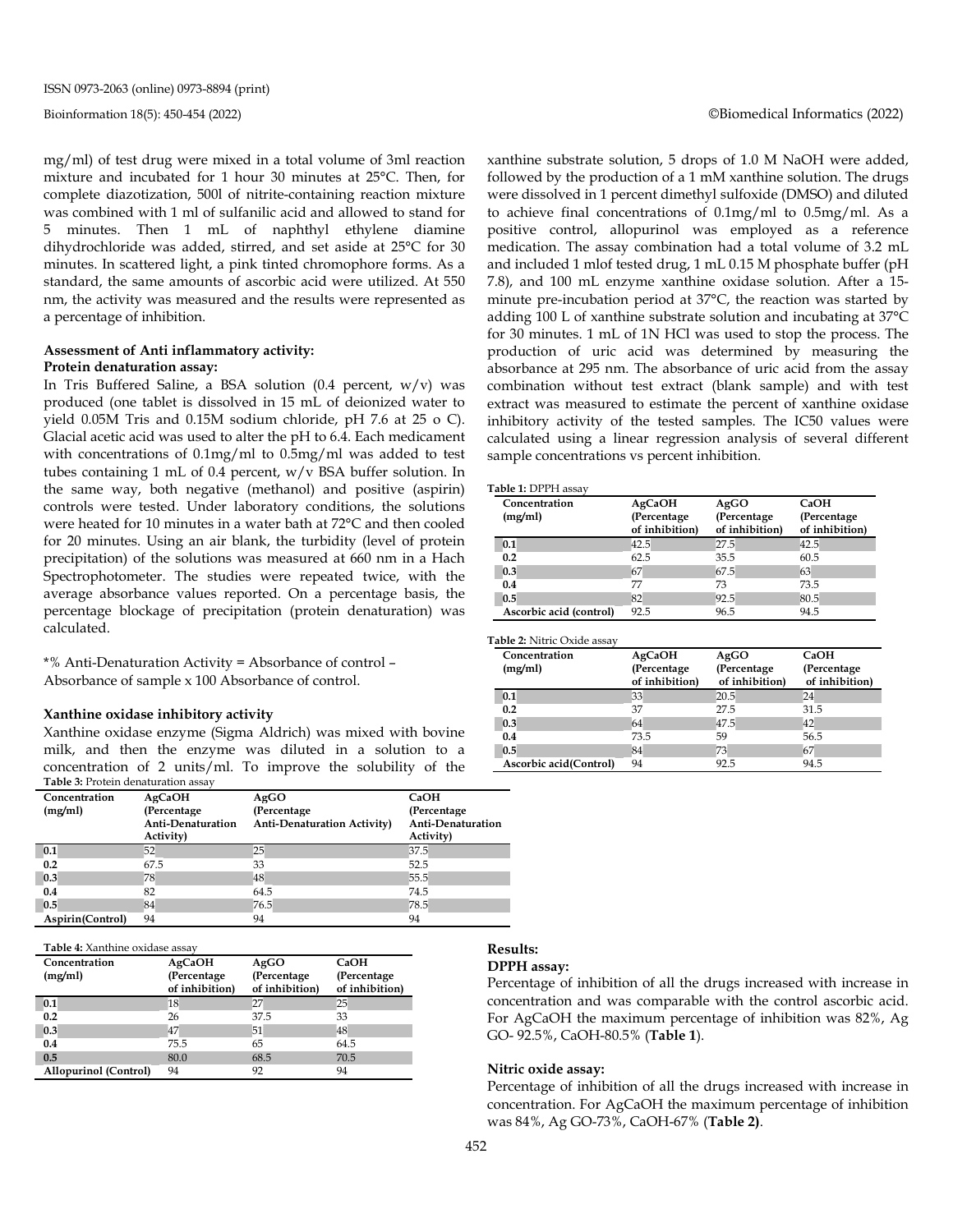#### **Protein denaturation assay:**

Protein denaturation activity of all the drugs increased with increase in concentration. For AgCaOH the maximum denaturation was observed to be 84%, AgGO-76.5%, CaOH-78.5% (**Table 3)**.

#### **Xanthine oxidase assays:**

Percentage of inhibition of all the drugs increased with increase in concentration. For AgCaOH the maximum percentage of inhibition was 80%, Ag GO-68.5%, CaOH-70.5% (**Table 4**).

#### **Discussion:**

Calcium hydroxide has been considered as the gold standard intracanal medicament utilised today; yet, as endodontics has progressed, newer materials have emerged **[11]**. The persistence of microbes might be regarded as the primary reason for root canal failure **[12]**. The capacity of E. faecalis to enter into the dentinal tubules and resist bactericidal chemicals has been attributed for the organism's involvement in recurrent root canal infections **[13]**. This has prompted extensive research in the field of endodontics to find an alternate intracanal medicament. Because of their good electrical conductivity, chemical stability, and antibacterial activity, silver nanoparticles have gained a lot of attention **[14]**. When utilized as an intracanal medicament, silver nanoparticles have been shown to be effective against bacteria and biofilms. Antimicrobial activity of biosynthesized AgNPs against *E. faecalis* biofilm on root dentin has been demonstrated **[15]**. Graphene is a two-dimensional hexagonal carbon-based flat monolayer with unique mechanical, electrochemical, and physical properties. This organic nanoparticle is an allotrope of carbon and is the thinnest material, It has excellent antimicrobial properties **[16] [17]**. Using leaf extracts from *Andrographis paniculata* and *Ocimum sanctum* Linn, silver and graphene oxide nanoparticles were produced. The antiinflammatory properties of *Andrographis paniculata* are well established **[18]**. Upper respiratory infections, intestinal infections, and renal calculi are all treated with *Ocimum sanctum* Linn **[19]**. One of the most effective methods for disinfecting the canals and controlling pain is to place biocompatible drugs that have either a potent antibacterial component or an anti-inflammatory component, or both, into the root canals **[20]**. In this present study both the experimental groups had higher antioxidant activity than the control group based on DPPH and Nitric oxide assays. Calcium hydroxide combined with silver nanoparticles demonstrated improved anti-inflammatory efficacy in protein denaturation and Xanthine oxidase inhibition testing. Cell walls of pathogens are oxidized and denatured by silver nanoparticles, leading to cell lysis **[21]**. Graphene causes oxidative stress by causing mechanical stress, extracting phospholipids from lipid membranes, and generating reactive oxygen species **[22]**. As a reducing agent, plant extracts from *Andrographis paniculata* and *Ocimum sanctum* Linn were utilized. The high phenolics and flavonoids content in the plant may be responsible for the antioxidant efficacy of AgNP in this investigation **[23]**. Because they are electron donors and play a major role in scavenging and neutralizing free radicals, these plant phenolics have a high reduction capacity and are potent antioxidants **[24]**. The generation of silver and graphene oxide nanoparticles with extra capabilities provided by the capping of

phytochemicals can be done in an environmentally safe and costeffective way using phytochemicals. Alkaloids cover the silver nanoparticles, preventing them from aggregating and stabilizing them promoting anti inflammatory activity **[25]**. Finally, combining the advantages of phytomedicine with nanomedicine can lead to the development of more efficient silver and graphene oxide nanoparticles with less harmful consequences.

#### **Conclusion:**

The leaf extracts of *Andrographis paniculata* and *Ocimum sanctum* Linn were utilized for green synthesis of silver and graphene oxide nanoparticles in the present study. Within the constraints of this investigation, it can be concluded that intracanal medicaments based on silver nanoparticles can be employed efficiently during root canal preparation. In comparison to standard calcium hydroxide-based intracanal medicaments, it has effective antioxidant and anti-inflammatory effects. More in vivo research is needed to support the findings.

#### **References:**

- **[1]** Kim D et al. Restor Dent Endod. 2015 **40:**2. [PMID: 25984470]
- **[2]** Cruz et al. J Endod. 2014 **40**:9. [PMID: 25146024]
- **[3]** Ann R Australas Coll Dent Surg. 2008 **19**. [PMID: 22073460]
- **[4]** Elmsmari et al. Int Endod J.2021 **54**:11. [PMID: 34355406]
- **[5]** Monteiro et al. Lett Appl Microbiol. 2012 **54**:5. [PMID: 22313289
- **[6]** Abriat et al. ACS Appl Mater Interfaces. 2021 **13**:30. [PMID: 34286588]
- **[7]** Pulingam et al. Chemosphere. 2021 **281**:130739. [PMID: 34004516]
- **[8]** Bayindir et al. Antioxidants (Basel). 2021 **10**:5. [PMID: 33925605]
- **[9]** Martins et al. Mutat Res.1991**250**:1. [PMID: 1944366]
- **[10]** Ferreira et al. Braz Oral Res. 2020**34**:e069. [PMID: 32696911]
- **[11]** Wong et al. Int J Nanomedicine. 2021**16**:2087. [PMID: 33727815]
- **[12]** Chubb DWR. Aust Endod J. 2019 **45**:1. [PMID: 30980478]
- **[13]** Ye WH et al. J Dent. 2018 **79**. [PMID: 30296552]
- **[14]** Hong SJ et al. J Nanosci Nanotechnol. 2014 **14**:12. [PMID: 25971091]
- **[15]** Halkai KR et al. Contemp Clin Dent. 2018 **9**:2. [PMID: 29875567]
- **[16]** Tahriri M et al. Mater Sci Eng C Mater Biol Appl. 2019 **102**. [PMID: 31146988]
- **[17]** Y Liu et al. Phys Rev Lett. 2012 **108**:22. [PMID: 23003621]
- **[18]** Dai Y et al. Crit Rev Food Sci Nutr. 2019 **59**:1. [PMID: 30040451]
- **[19]** Cohen MM. J Ayurveda Integr Med. 2014 **5**:4. [PMID: 25624701]
- **[20]** Gomes et al. J Periodontal Res. 2021 **57**:2[PMID: 34910826]